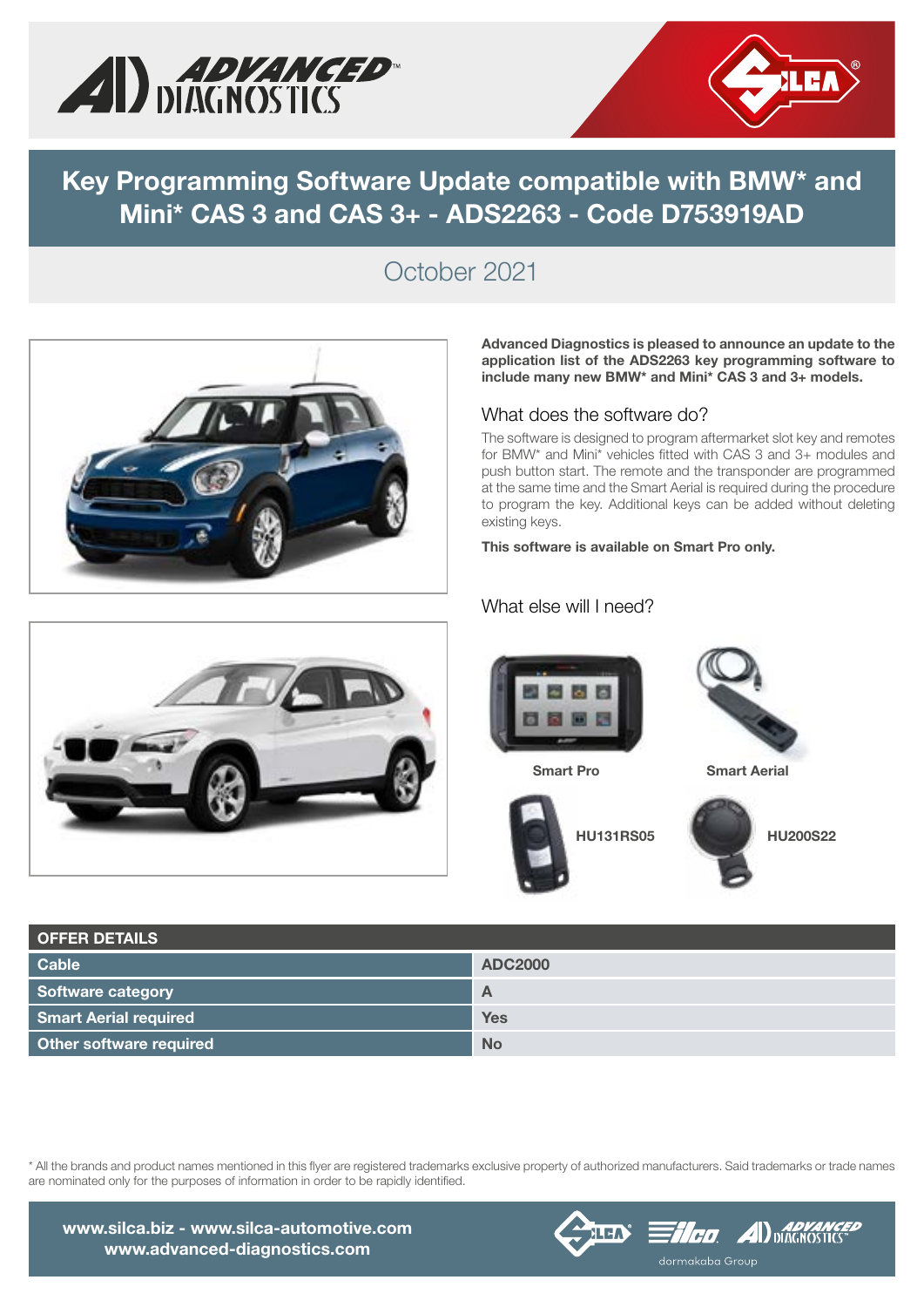



Software Applications

# ADS2263 for BMW\* and Mini\*

#### Europe

| <b>TABLE</b>                                                  |                      |                      |                            |                            |           |                           |                  |                                  |                                                    |
|---------------------------------------------------------------|----------------------|----------------------|----------------------------|----------------------------|-----------|---------------------------|------------------|----------------------------------|----------------------------------------------------|
| $\overline{\circ}$                                            |                      | $\overline{\bullet}$ | PIN<br>$\checkmark$        | <b>PIN</b>                 | 15<br>PRO | 8                         | $\bigcirc$       | $\Leftrightarrow$ in<br>KEY REF. | $\bigoplus\limits_{i=1}^n\mathbb{Z}^n$<br>KEY REF. |
| BMW* 1-Series 3-door (Slot key)<br>NEW<br>2005-2011           | $\checkmark$         | $\blacktriangledown$ | $\infty$                   | $\infty$                   | ADC2000   | $\blacktriangledown$      | ID <sub>46</sub> | <b>HU131RS05</b>                 | <b>HU92</b>                                        |
| BMW* 1-Series 5-door (Slot key) NEW<br>2005-2011              | $\checkmark$         | $\checkmark$         | $\left( \mathsf{X}\right)$ | $\left( \mathbf{X}\right)$ | ADC2000   | $\checkmark$              | ID46             | <b>HU131RS05</b>                 | <b>HU92</b>                                        |
| BMW* 1-Series Cabriolet (Slot key) NEW<br>2005-2011           | $\blacktriangledown$ | $\blacktriangledown$ | $\infty$                   | $\infty$                   | ADC2000   | $\blacktriangledown$      | ID46             | <b>HU131RS05</b>                 | <b>HU92</b>                                        |
| BMW* 1-Series Coupe (Slot key) NEW<br>2005-2011               | $\checkmark$         | $\checkmark$         | $\infty$                   | $\infty$                   | ADC2000   | $\checkmark$              | ID <sub>46</sub> | <b>HU131RS05</b>                 | <b>HU92</b>                                        |
| BMW* 3-Series 4-door (Slot key) NEW<br>2005-2011              | $\checkmark$         | $\checkmark$         | $(\mathsf{X})$             | $\mathbf{x}$               | ADC2000   | $\blacktriangledown$      | ID46             | <b>HU131RS05</b>                 | <b>HU92</b>                                        |
| BMW* 3-Series Estate (Slot key) NEW<br>2005-2010              | $\blacktriangledown$ | $\checkmark$         | $\infty$                   | $\infty$                   | ADC2000   | $\checkmark$              | ID46             | <b>HU131RS05</b>                 | <b>HU92</b>                                        |
| BMW* 3-Series Coupé (Slot key) NEW<br>2007-2011               | $\checkmark$         | $\blacktriangledown$ | $\infty$                   | $(\mathsf{X})$             | ADC2000   | $\blacktriangledown$      | ID46             | <b>HU131RS05</b>                 | <b>HU92</b>                                        |
| BMW* 3-Series Cabriolet (Slot key)<br><b>NEW</b><br>2007-2010 | $\blacktriangledown$ | $\blacktriangledown$ | $(\mathsf{x})$             | $\infty$                   | ADC2000   | $\checkmark$              | ID46             | <b>HU131RS05</b>                 | <b>HU92</b>                                        |
| BMW* 5-Series E60 (Bladed key)<br>2003-2004                   | $\blacktriangledown$ | $\blacktriangledown$ | $(\mathsf{X})$             | $\left( \mathbf{x}\right)$ | ADC2000   | $(\mathsf{X})$            |                  |                                  | <b>HU92</b>                                        |
| BMW* 5-Series E60 (Slot key) NEW<br>2003-2010                 | $\blacktriangledown$ | $\checkmark$         | $\left( \mathbf{X}\right)$ | $\infty$                   | ADC2000   | $\blacktriangledown$      | ID <sub>46</sub> | <b>HU131RS05</b>                 | <b>HU92</b>                                        |
| BMW* 5-Series Estate (Slot key)<br><b>NEW</b><br>2003-2010    | $\blacktriangledown$ | $\checkmark$         | $\left( \infty \right)$    | $\left( \mathsf{x}\right)$ | ADC2000   | $\checkmark$              | ID46             | <b>HU131RS05</b>                 | <b>HU92</b>                                        |
| BMW* 6-Series Cabriolet (Slot key)<br><b>NEW</b><br>2003-2010 | $\blacktriangledown$ | $\checkmark$         | $(\mathsf{x})$             | $\infty$                   | ADC2000   | $\blacktriangledown$      | ID <sub>46</sub> | <b>HU131RS05</b>                 | <b>HU92</b>                                        |
| BMW* 6-Series Coupé (Slot key) NEW<br>2003-2010               | $\checkmark$         | $\blacktriangledown$ | $(\mathsf{X})$             | $(\mathsf{x})$             | ADC2000   | $\checkmark$              | ID <sub>46</sub> | <b>HU131RS05</b>                 | <b>HU92</b>                                        |
| BMW* 7-Series 4-door (Slot key)<br>2002-2008                  | $\checkmark$         | $\blacktriangledown$ | $(\mathsf{X})$             | $\infty$                   | ADC2000   | $\boldsymbol{\mathsf{x}}$ |                  |                                  | <b>HU92</b>                                        |
| BMW* 7-Series HSL (Slot key)<br>2002-2008                     | $\checkmark$         | $\blacktriangledown$ | $\left( \infty \right)$    | $\infty$                   | ADC2000   | $(\mathsf{X})$            |                  |                                  | <b>HU92</b>                                        |
| BMW* 7-Series Hybrid (Slot key)<br>2002-2008                  | $\checkmark$         | $\checkmark$         | $(\mathsf{X})$             | $\left( \mathbf{X}\right)$ | ADC2000   | $(\mathsf{X})$            |                  |                                  | <b>HU92</b>                                        |
| BMW* 7-Series LWB (Slot key)<br>2002-2008                     | $\checkmark$         | $\checkmark$         | $\left( \mathbf{x}\right)$ | $(\mathsf{X})$             | ADC2000   | $(\mathsf{X})$            |                  |                                  | <b>HU92</b>                                        |
| BMW* M3 Coupé (Slot key)<br><b>NEW</b><br>2007-2010           | $\checkmark$         | $\blacktriangledown$ | $\infty$                   | $\infty$                   | ADC2000   | $\checkmark$              | ID46             | <b>HU131RS05</b>                 | <b>HU92</b>                                        |
| BMW* M5 5-door (Slot key) NEW<br>2003-2010                    |                      | $\blacktriangledown$ | $\mathbf{x}$               | $\propto$                  | ADC2000   | $\checkmark$              | ID <sub>46</sub> | <b>HU131RS05</b>                 | <b>HU92</b>                                        |
|                                                               |                      |                      |                            |                            |           |                           |                  |                                  |                                                    |





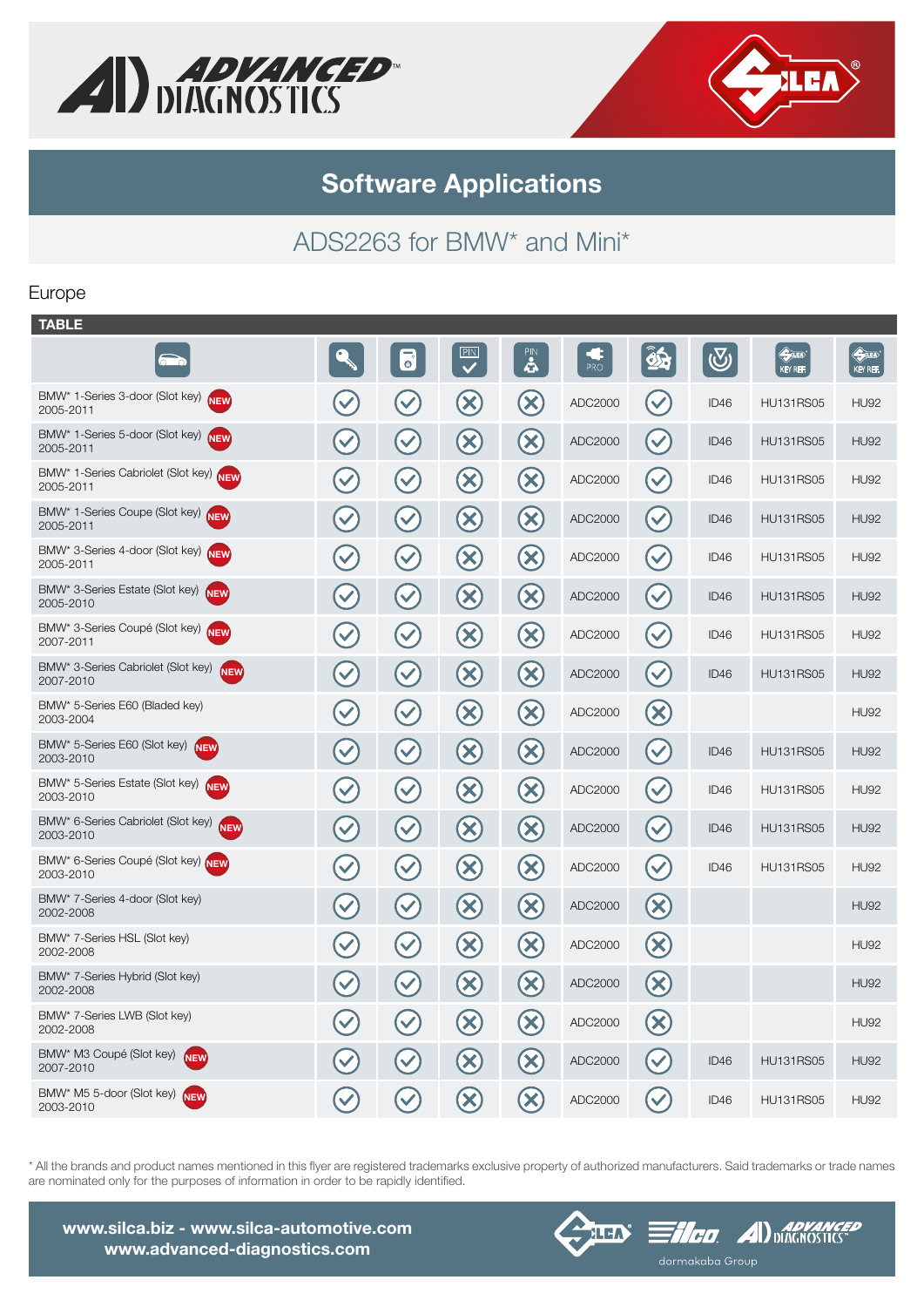



## Software Applications

# ADS2263 for BMW\* and Mini\*

#### Europe

| $\hat{\mathbf{2}}$<br><b>CONTRACTOR</b><br>$\overline{\mathbf{C}}$<br>$\mathbf{a}$<br>$\bigcirc$<br>$\overline{\bullet}$<br>Æ<br>$\sum$<br><b>PRO</b><br>KEY REF.                                                  | $\Leftrightarrow$<br>KEY REF. |
|--------------------------------------------------------------------------------------------------------------------------------------------------------------------------------------------------------------------|-------------------------------|
| BMW* X1 E84 (Slot key)<br><b>NEW</b><br>$(\mathsf{x})$<br>$\left( \mathbf{x}\right)$<br>$\checkmark$<br>$\checkmark$<br>$\blacktriangledown$<br>ADC2000<br>ID46<br><b>HU131RS05</b><br>2010-2014                   | <b>HU92</b>                   |
| BMW* X5 E70 (Slot key)<br><b>NEW</b><br>$\left( \times \right)$<br>$(\mathsf{X})$<br>$\checkmark$<br>$\blacktriangledown$<br>$\blacktriangledown$<br>ADC2000<br>ID46<br><b>HU131RS05</b><br>2007-2013              | <b>HU92</b>                   |
| BMW* X6 Hybrid (Slot key)<br><b>NEW</b><br>$\infty$<br>$\boldsymbol{\mathsf{z}}$<br>$\checkmark$<br>$\blacktriangledown$<br>$\checkmark$<br>ADC2000<br>ID46<br><b>HU131RS05</b><br>2008-2010                       | <b>HU92</b>                   |
| BMW* X6 SUV (Slot key)<br><b>NEW</b><br>$\left( \mathbf{\infty}\right)$<br>$(\mathsf{x})$<br>$\mathbf{v}$<br>$(\checkmark)$<br>$\checkmark$<br>ADC2000<br>ID46<br><b>HU131RS05</b><br>2008-2010                    | HU92                          |
| BMW* Z4 E85/E86 (Bladed key)<br>$\left( \mathbf{X}\right)$<br>$(\!\times\!)$<br>$\boldsymbol{\chi}$<br>$\checkmark$<br>$\mathbf{v}$<br>ADC2000<br>2005-2008                                                        | <b>HU92</b>                   |
| BMW* Z4 E89 (Wbalm) (Slot key) NEW<br>$\left( \mathbf{x}\right)$<br>$\left( \mathsf{X}\right)$<br>$\blacktriangledown$<br>$\checkmark$<br>$\blacktriangledown$<br>ADC2000<br>ID46<br><b>HU131RS05</b><br>2008-2014 | <b>HU92</b>                   |
| Mini* Clubman R55 (Slot key) NEW<br>$\circledR$<br>$\left( \mathbf{\mathbf{\times}}\right)$<br>$\checkmark$<br>$\checkmark$<br>$\blacktriangledown$<br>ADC2000<br>ID46<br><b>HU200S22</b><br>2007-2010             | <b>HU200</b>                  |
| Mini* Convertible R57 (Slot key) NEW<br>$\left( \infty \right)$<br>$\left( \mathbf{X}\right)$<br>$\checkmark$<br>$\blacktriangledown$<br>$\blacktriangledown$<br>ADC2000<br>ID46<br>HU200S22<br>2008-2015          | <b>HU200</b>                  |
| Mini* Cooper 3-door (Slot key) NEW<br>$(\mathsf{x})$<br>$\left( \mathbf{x}\right)$<br>$\checkmark$<br>$\checkmark$<br>$\checkmark$<br>ADC2000<br>ID46<br><b>HU200S22</b><br>2006-2013                              | <b>HU200</b>                  |
| Mini* Countryman R60 (Slot key) NEW<br>$\left( \mathbf{X}\right)$<br>$\left( \mathbf{X}\right)$<br>$\checkmark$<br>$\blacktriangledown$<br>$\checkmark$<br>ADC2000<br>ID46<br>HU200S22<br>2010-2017                | <b>HU200</b>                  |
| Mini* Coupé R58 (Slot key) NEW<br>$\left( \mathsf{x}\right)$<br>$\left( \mathbf{X}\right)$<br>$\checkmark$<br>$\checkmark$<br>$\checkmark$<br>ADC2000<br>ID46<br>HU200S22<br>2011-2015                             | <b>HU200</b>                  |
| Mini* Paceman (Slot key)<br><b>NEW</b><br>$\left( \mathbf{x}\right)$<br>$\left( \mathbf{\mathbf{\times}}\right)$<br>$\checkmark$<br>$\checkmark$<br>$\checkmark$<br>ADC2000<br>ID46<br>HU200S22<br>2013-2016       | <b>HU200</b>                  |
| Mini* Roadster (Slot key) NEW<br>$\infty$<br>$\bm{\times}$<br>$\blacktriangledown$<br>ADC2000<br>ID46<br><b>HU200S22</b><br>2012-2015                                                                              | <b>HU200</b>                  |